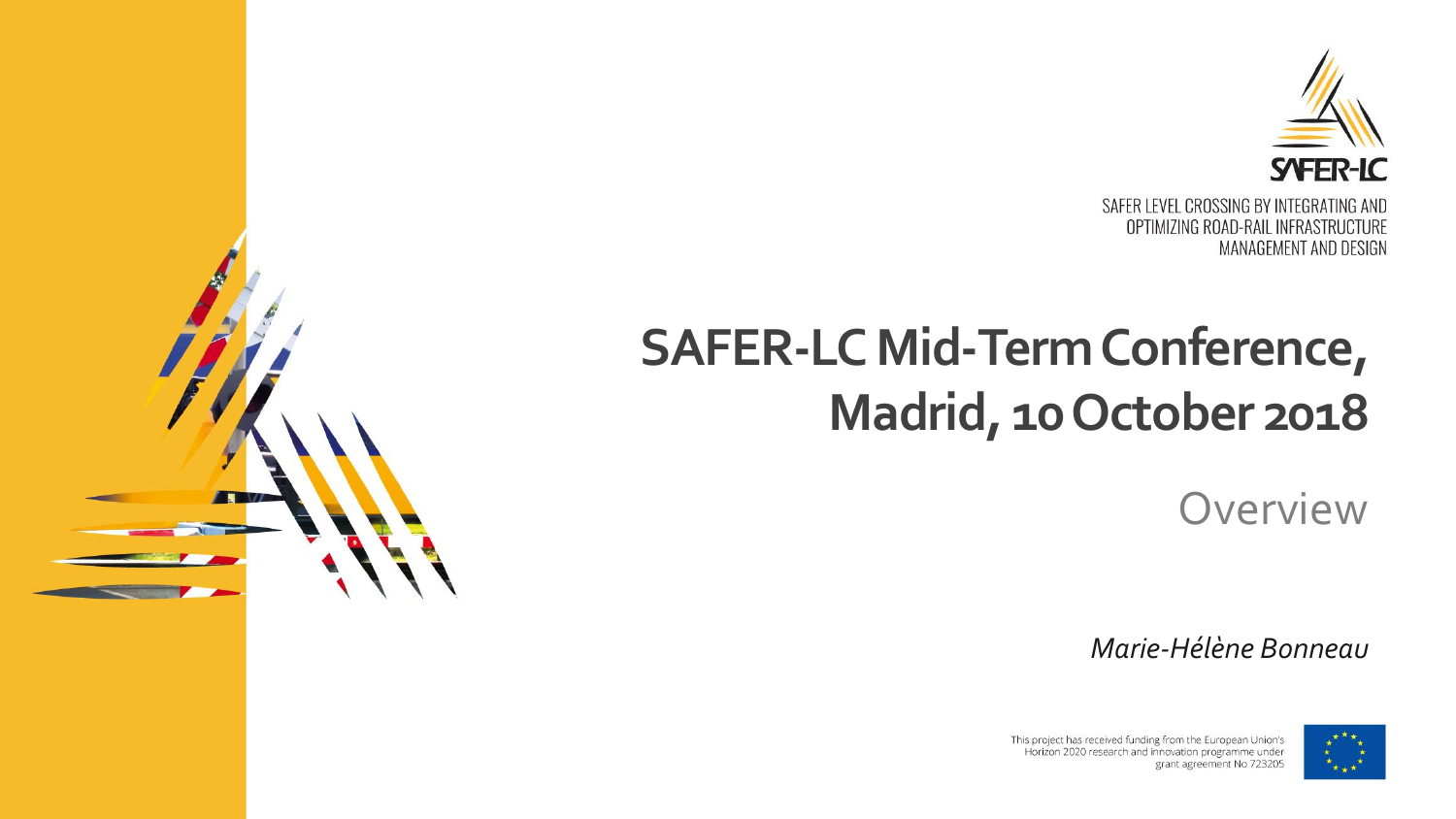

## Background

▲ Breakdown of significant accidents (2012-2014) – ERA Figures



Relative share of victims per category of persons (2012- 2014)- ERA Figures



Fatalities on railways disregarding railway suicides Fatalities on railways including railway suicides

**SAFER-LC Mid-Term Conference, FFE HQ, Madrid, 10 October 2018** 2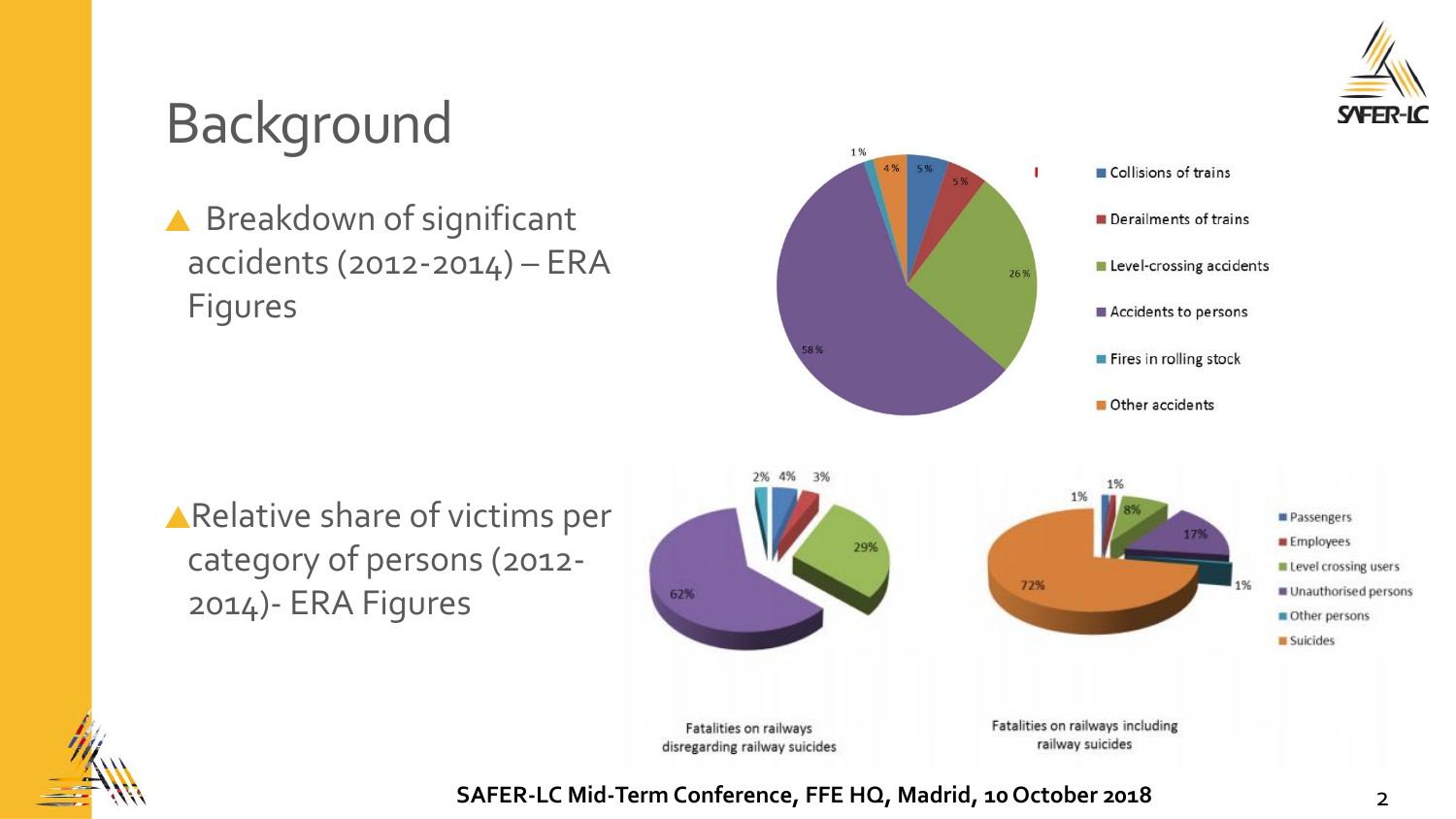

## **Objectives**

#### ▲ Improve safety and minimize risks at and around level crossings (LCs)

- by developing innovative solutions and tools to detect as early as possible potentially dangerous situations leading to collisions at LCs and to prevent incidents at level crossing
- ▲ Focus both on technical solutions and on human processes
	- to adapt infrastructure design to end-users
	- to enhance coordination and cooperation between different stakeholders from different transportation modes.
- ▲ Develop a toolbox which will integrate all the project results and solutions to help both rail and road managers to improve safety at level crossings.

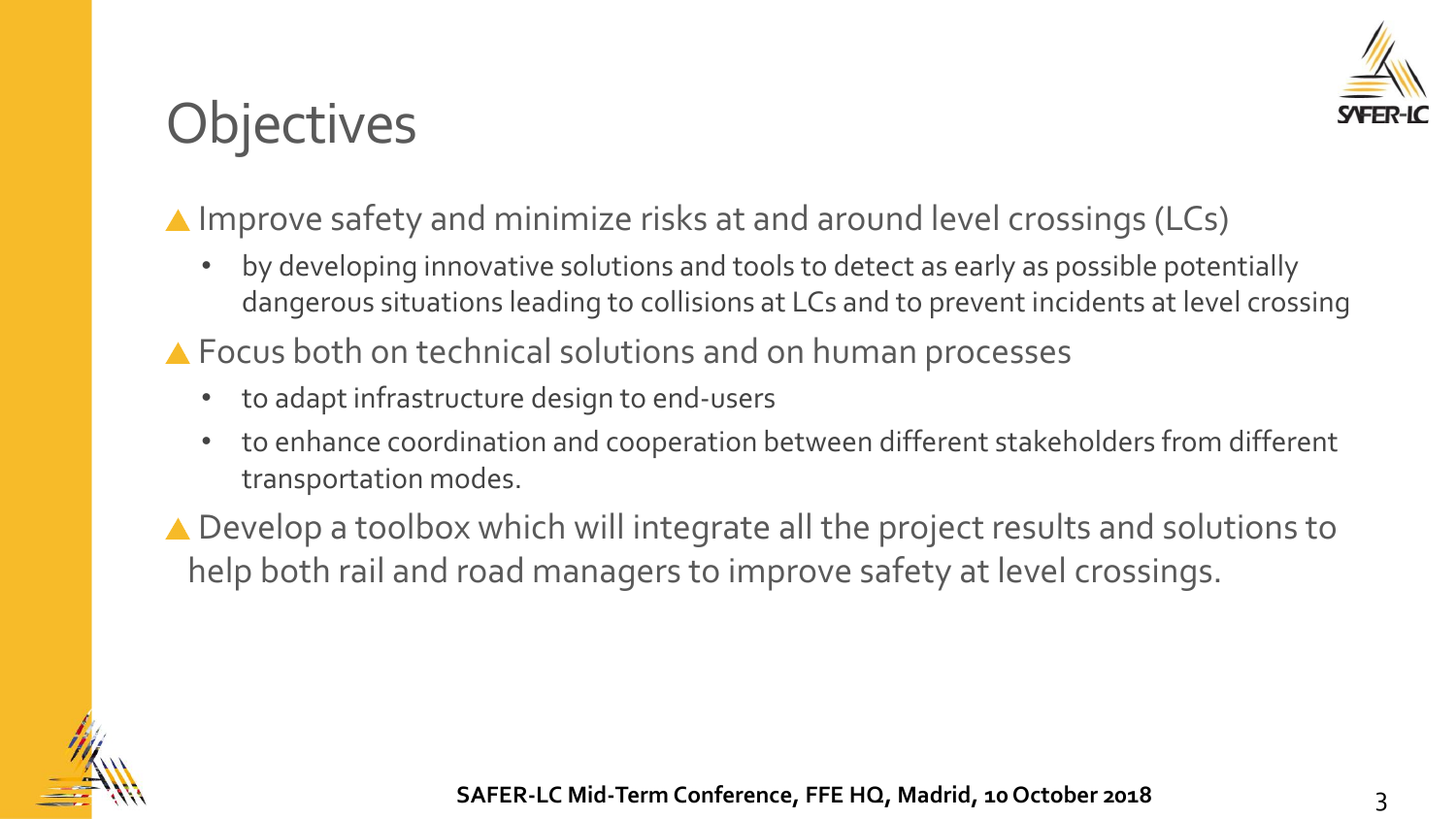

# Key facts

#### ▲ Framework : H2020 Call 2016-2017 Mobility for Growth

- Topic: MG-3.4-2016 : Transport infrastructure innovation to increase the transport system safety at modal and intermodal level (including nodes and interchanges)
- ▲ Project submitted in September 2016 and selected in January 2017
- ▲ Starting date
	- 1st May 2017 for 3 years
- ▲ Budget
	- 4 888 927 €
- **A**Total effort
	- 487,75 MM

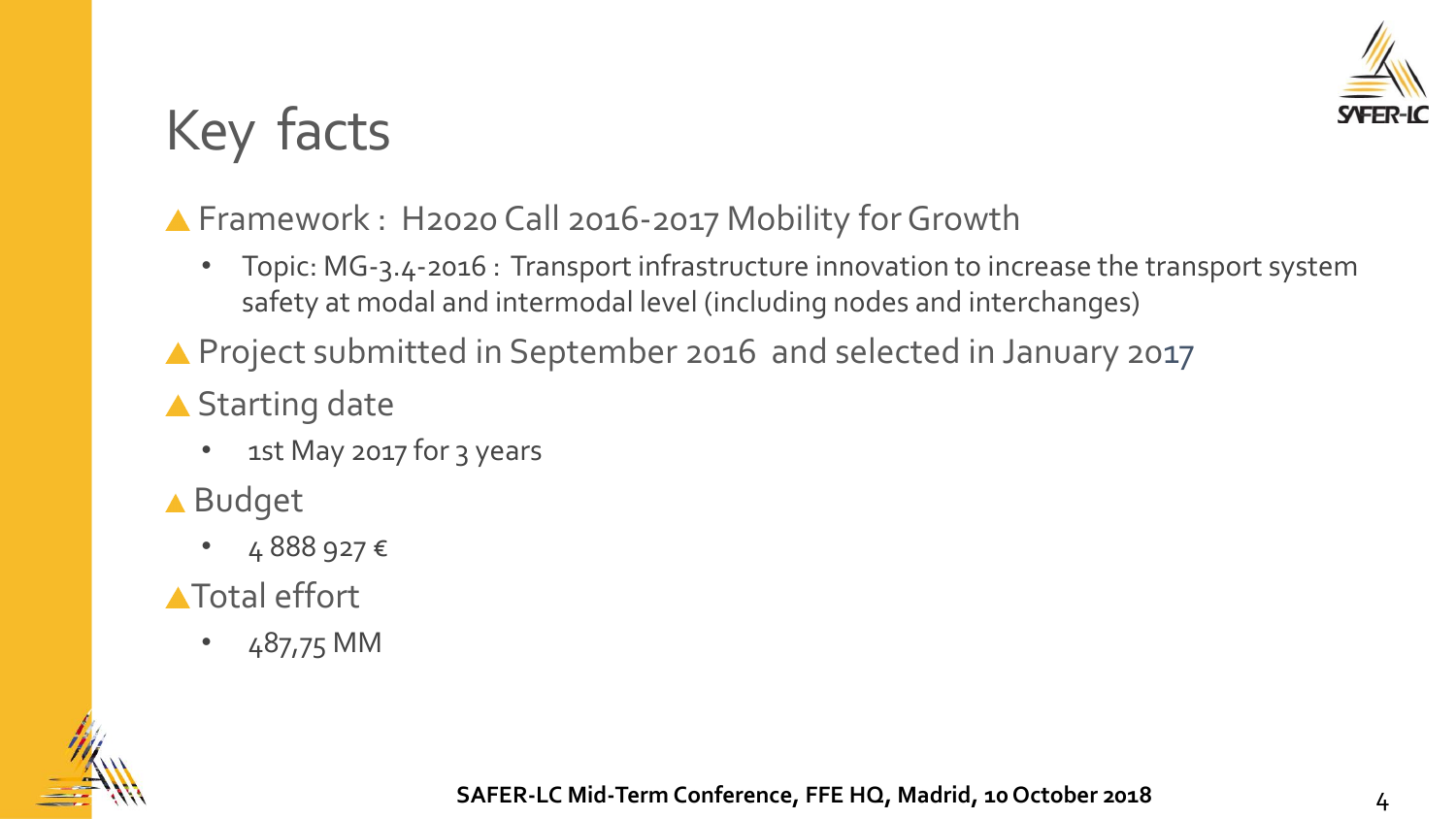

### Consortium



### Coordinator : UIC **A** 17 partners ▲ 8 European Union countries 2 associate countries

#### **SAFER-LC Mid-Term Conference, FFE HQ, Madrid, 10 October 2018** 5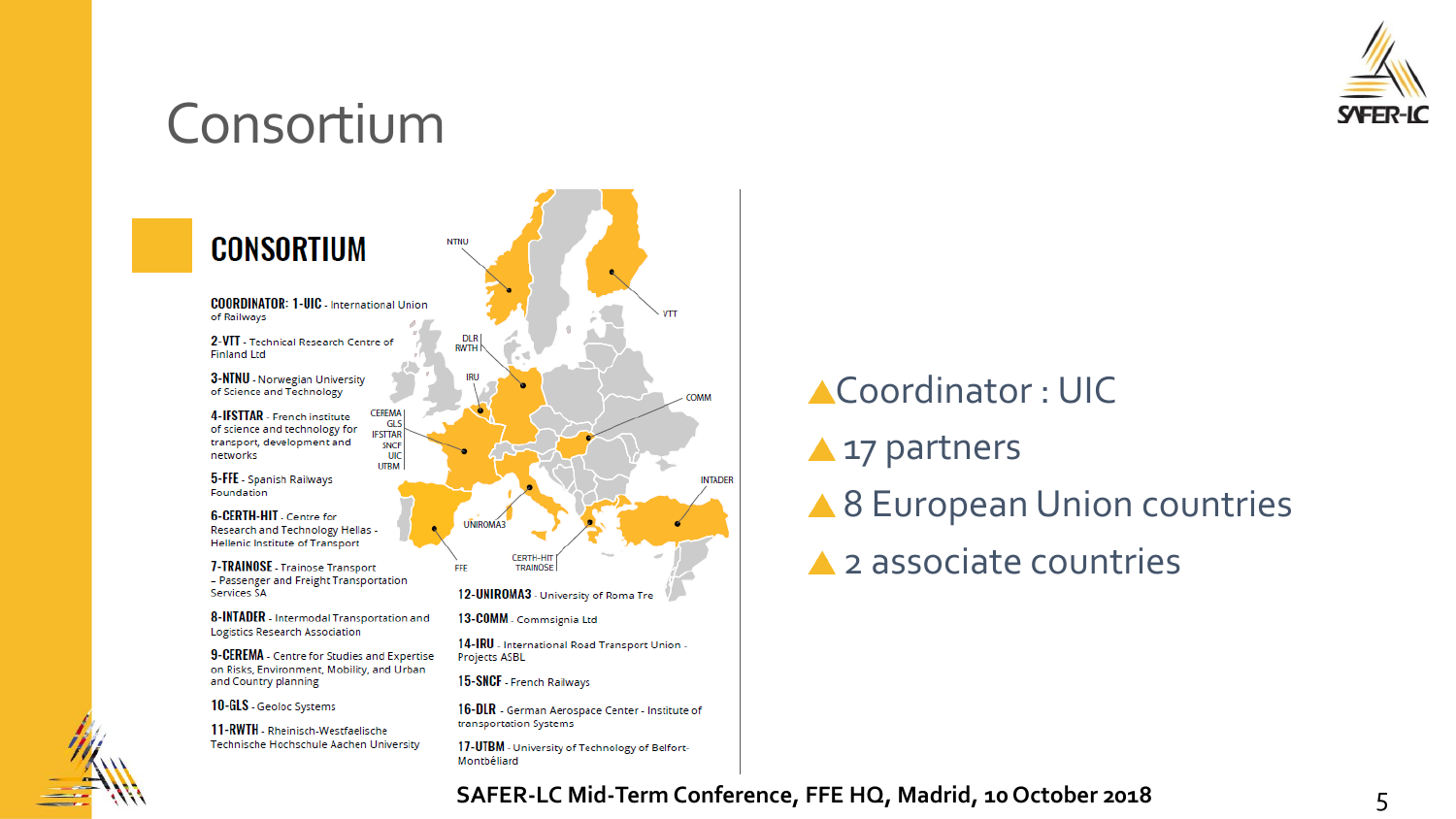

### Approach

- A Analysis of LC safety systems and definition of needs and requirements of the rail and road users for safer level crossings
- ▲ Development of innovative measures
	- Human centered low cost measures
	- **A** Technical solutions
- Field-test and evaluation of the measures
- ▲ Elaboration of recommendations and guidelines
- Collection of all results in a toolbox

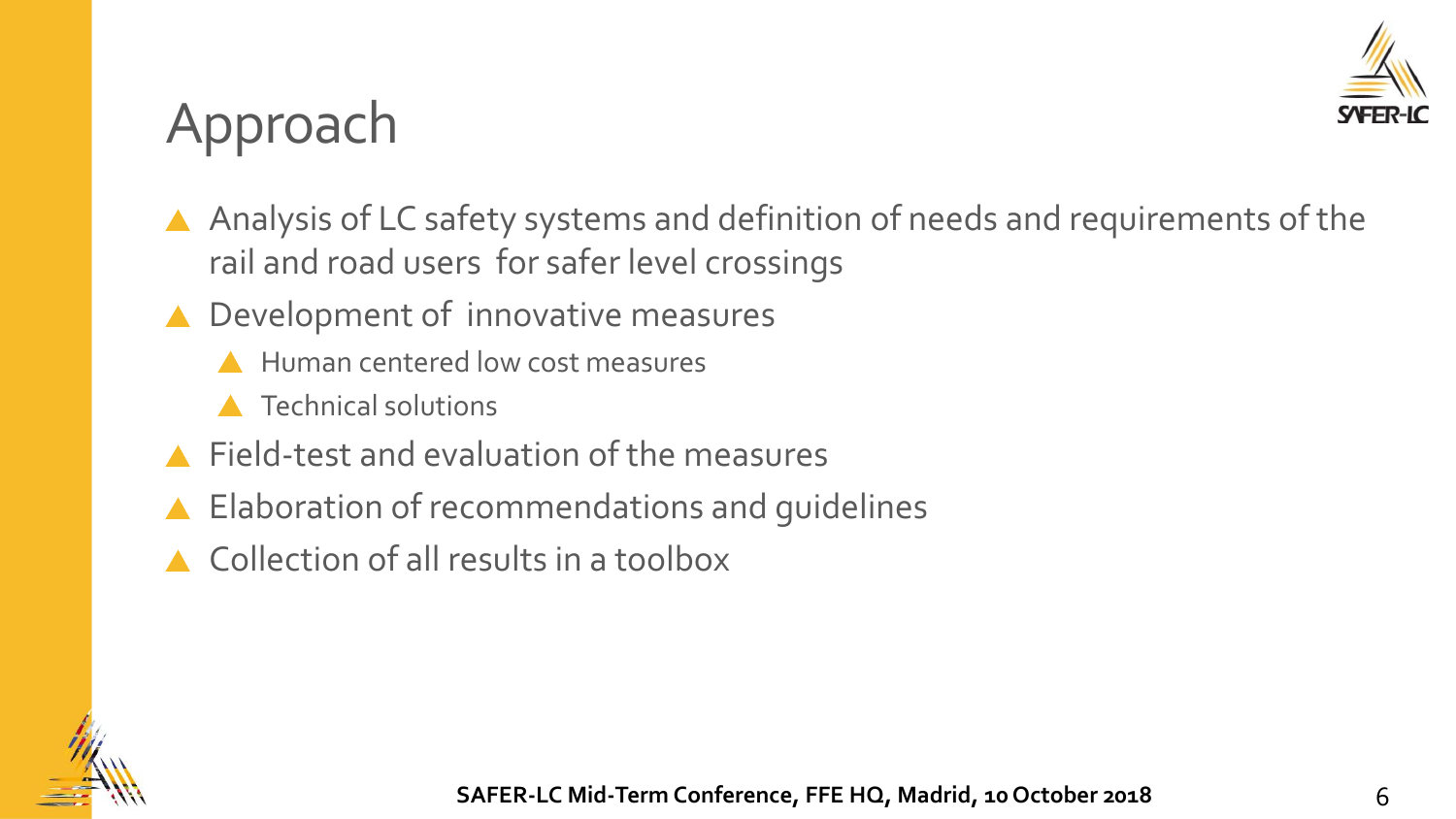

## SAFER-LC Mid term conference (1/2)

### Morning session

#### **SAFER-LC Project achievements:**

• Human Factor at Level Crossings *(WP2)* 

#### **SAFER-LC on-going and Next steps**

- Technical solutions for Level Crossings (WP3)
- Lab tests and Field implementation (*WP4)*

#### **Spanish experience with Level Crossings**

- Evolution of automatic protection systems in railways level crossings ADIF
- Level crossing protection integration into connected car technologies INSPIDE/DGT